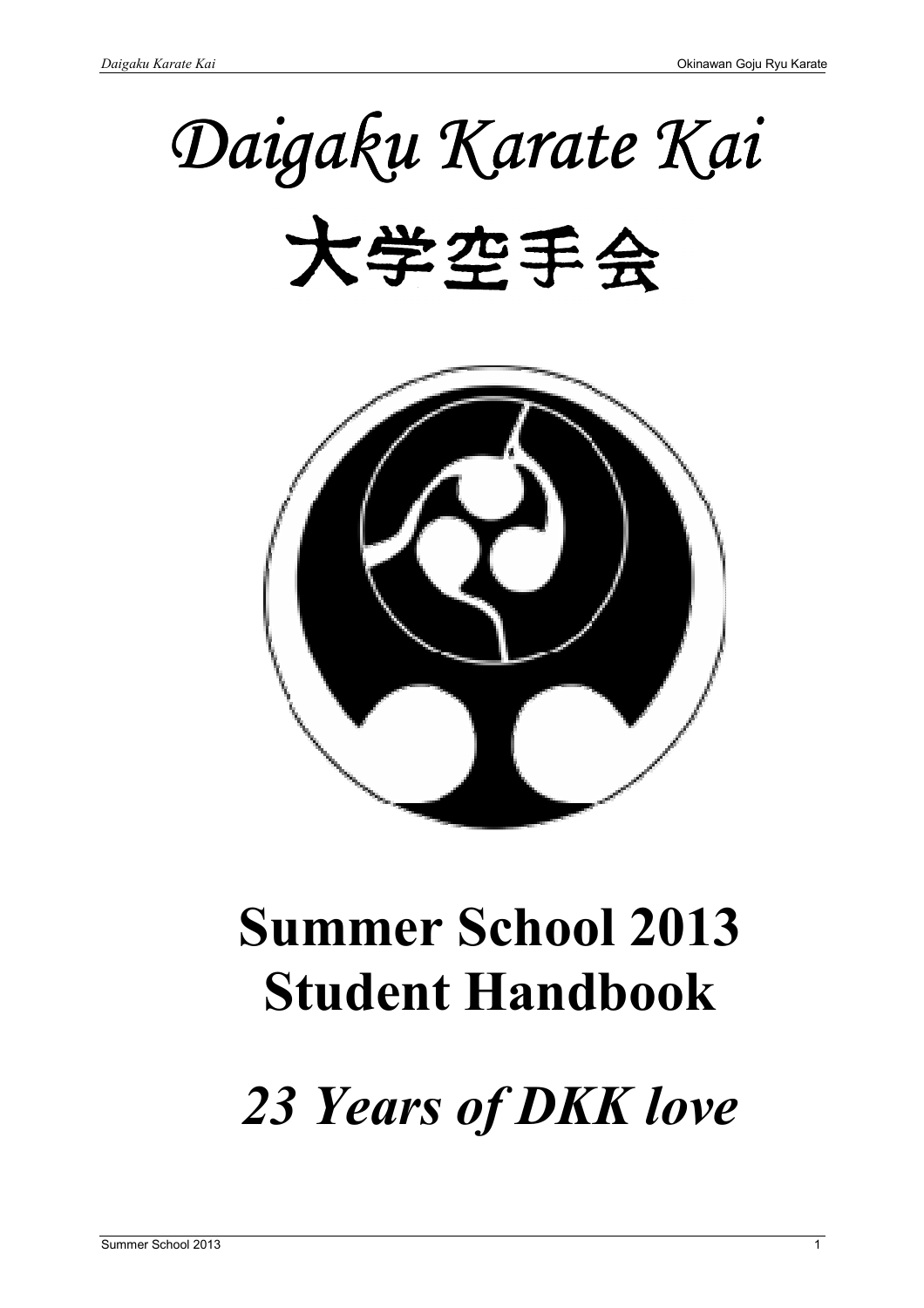### *Introduction*

For almost a quarter of a century, Summer School has represented the cornerstone and culmination of our whole year's training. Once a year, the whole of DKK gets together for three days of intensive open-air training -London, Bristol, Torquay, North Devon plus various DKK diaspora and various friends and associates from other styles and associations. Training is relaxed but fun and you will learn a lot in these three days.

Ragi McFadden and we look forward to seeing them face their fears on the This year we have two guest instructor sessions – one Goju (*Kyudokan Goju Ryu*), and one Shorin (*Shinseido Shorin Ryu*). Summer School culminates with a final grading and this year in addition to a number of Black Belt attempts, we have four people facing the daunting 30 Man Kumite of the Nidan test; Andy Bremerkamp, Ben Hung, Simon Clinch and '*Field of Truth'* very soon.

As usual, we are starting on the Saturday, but as ever, please try and get down there on Friday night for the only pub session of the weekend (the pub is out-of-bounds for the rest of the weekend).

Similarly, while you can leave on Monday night, we'd much prefer you stay with us for the BIG DKK BBQ on Monday night to round off what will be another fantastic weekend. We'll have some food, a few drinks, camp over one more night and all head back on Tuesday morning.

Summer School is an awesome event and, as ever, it is your presence, energy and participation that make it possible.

**Please note**: In order for you to train, your licence *must* be current and valid. Please check *before* you travel to ensure that this is the case.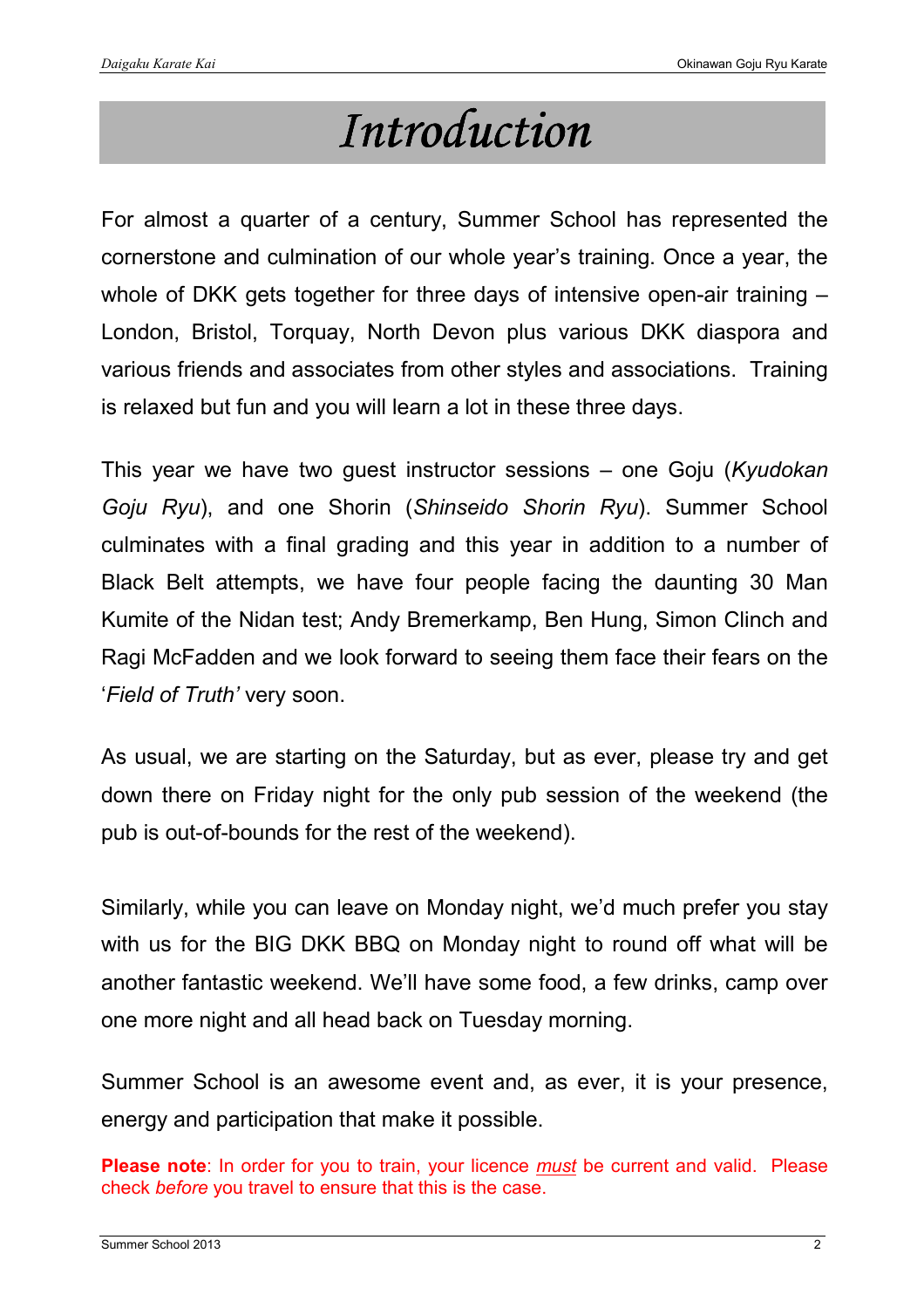| Timetable                                                                                                                  |                                                                                                                                                      |                                                                                                                                                      |  |  |
|----------------------------------------------------------------------------------------------------------------------------|------------------------------------------------------------------------------------------------------------------------------------------------------|------------------------------------------------------------------------------------------------------------------------------------------------------|--|--|
| <b>Saturday</b><br>15 <sup>th</sup>                                                                                        | <b>Sunday</b><br>16 <sup>th</sup>                                                                                                                    | <b>Monday</b><br>17 <sup>th</sup>                                                                                                                    |  |  |
| <b>Arrival</b><br>Anytime from 16:00 on<br>Friday 14 <sup>th</sup><br>Meet in the Black Horse from<br>20:30 (Friday night) | <b>Early morning fitness</b><br>$7:30 - 8:00$<br>Run by Nidans<br>All Shodan, Shodan-Ho<br>Brown belts and anyone going for<br>black, brown or green | <b>Early morning fitness</b><br>$7:30 - 8:00$<br>Run by Nidans<br>All Shodan, Shodan-Ho<br>Brown belts and anyone going for<br>black, brown or green |  |  |
| <b>Sticks (Tambo/Eskrima)</b><br>$10:00 - 11:30$<br>Sensei Mulholland                                                      | <b>Guest Session</b><br>$9:00 - 10:30$<br>David Morris<br>Kyudokan Goju Ryu                                                                          | <b>Wakey wakey Pads</b><br>$9:00 - 10:00$<br><b>Goran Powell</b>                                                                                     |  |  |
| <b>Blocking/trapping</b><br>$11:30 - 12:30$<br>Sensei Lewis                                                                | <b>Grappling</b><br>$11.00 - 12.00$<br>Sensei Lewis<br>(Gi tops on)                                                                                  | <b>Kubotan</b><br>$10:30 - 11:30$<br>Sensei Mulholland                                                                                               |  |  |
| <b>Chokes/strangles/locks</b><br>14:00 - 15:00<br>Sensei Mulholland<br>(Gi tops on)                                        | <b>Guest Session</b><br>12:00 - 13:30<br>Roger Sheldon<br>Jo-Shinseido Shorin Ryu                                                                    | <b>Sanchin</b><br>11:30 - 13:00<br>Sensei Lewis                                                                                                      |  |  |
| <b>Kumite</b><br>$16:00 - 17:00$<br>Sensei Lewis                                                                           | <b>Teamwork &amp; Fitness</b><br>14:30 - 16:00<br>Sensei Lewis / Mulholland                                                                          | <b>Gradings</b><br>$14:30 - 18.00$<br>Sensei Lewis / Mulholland<br>(Gis on)                                                                          |  |  |
| <b>Tensho</b><br>Nidan & above<br>$17:00 - 18:00$<br>Sensei Mulholland                                                     | <b>30 Man Kumite</b><br>16:30 - 18:00<br>Andy Bremerkamp / Ben Hung<br>Simon Clinch / Ragi McFadden                                                  | <b>Awards followed by</b><br><b>DKK BIG BBQ</b><br>$19:00 - 24:00$                                                                                   |  |  |
| <b>Campfire talk</b><br>(Sandan)<br>21:00<br><b>Mark Salomone</b><br>Siobhan Tierney                                       | <b>Campfire talk</b><br>Sempai Powell<br>(Sandan)<br>21:00<br>Rob 'Smiley' Newton                                                                    | <b>Subdued conversation</b><br>and tautological<br>retrospective revisionism<br>24:00 onwards<br>Depart Tuesday am                                   |  |  |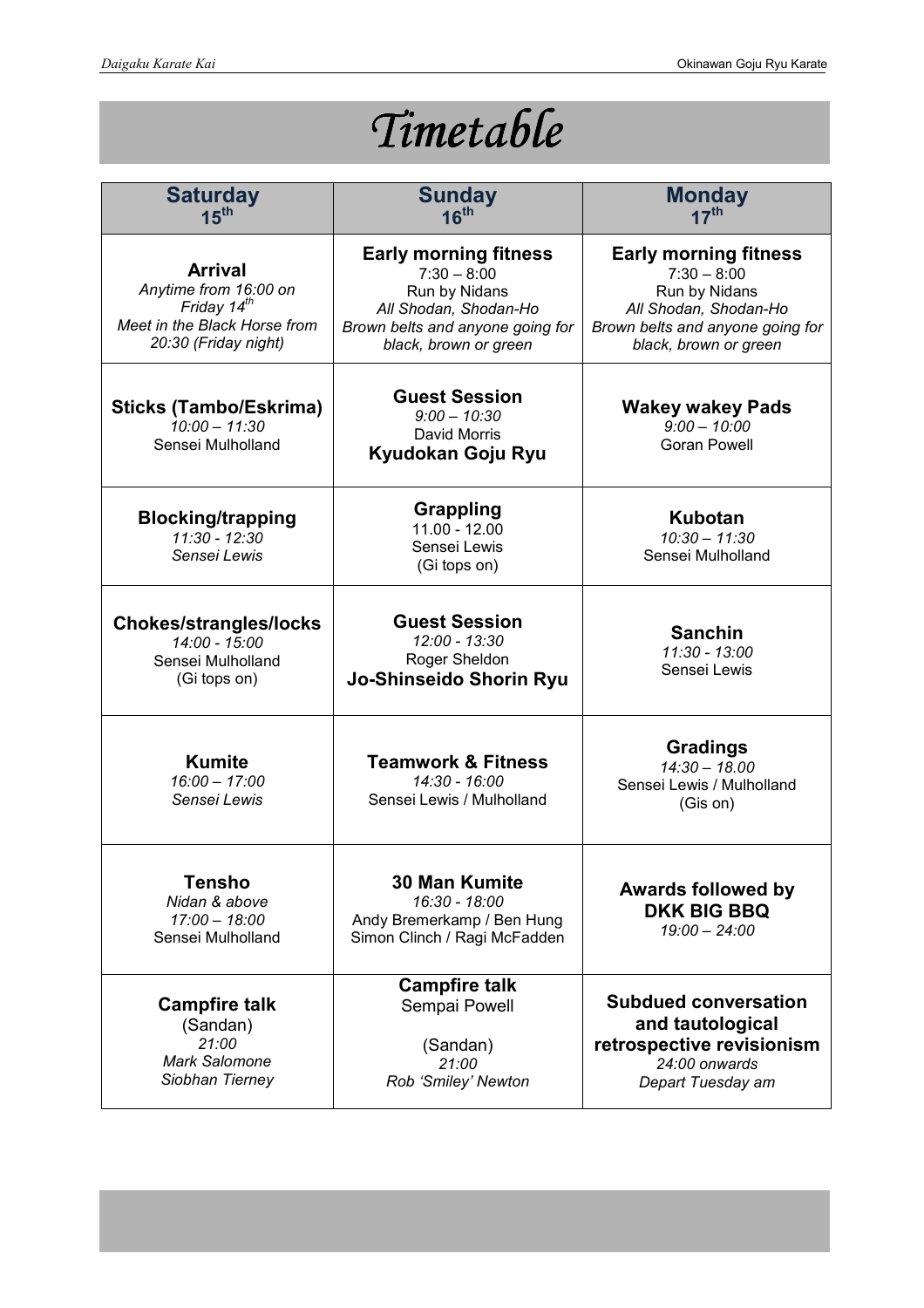## *Equipment Checklist Checklist*

| <b>Essential</b>                | <b>Useful</b>              |  |
|---------------------------------|----------------------------|--|
| <b>Tent</b>                     | Headgear                   |  |
| Sleeping bag                    | Alarm clock                |  |
| Cooker, kettle, pans etc        | <b>Clothes line</b>        |  |
| Camp Bed, Bed Roll              | Water holder               |  |
| Gi + Belt                       | <b>Beer</b>                |  |
| <b>Training Clothes</b>         | Energy bars/drinks         |  |
| <b>Trainers</b>                 | Spare trainers             |  |
| <b>Sparring/grappling Mitts</b> | <b>Beer</b>                |  |
| Mouthguard                      | <b>Basic First Aid kit</b> |  |
| Waterproofs                     | Meat                       |  |
| Pads                            | Torch                      |  |
| <b>Escrima Sticks</b>           | Whiskey                    |  |
| Bo/Jo                           | Water pistol               |  |
| Kubotan                         | Meat                       |  |
| <b>Towel</b>                    | <b>Beer</b>                |  |
| Food                            | Meat                       |  |
| Water bottle                    |                            |  |
| <b>Karate Licence</b>           |                            |  |
| <b>Matches</b>                  |                            |  |
|                                 |                            |  |